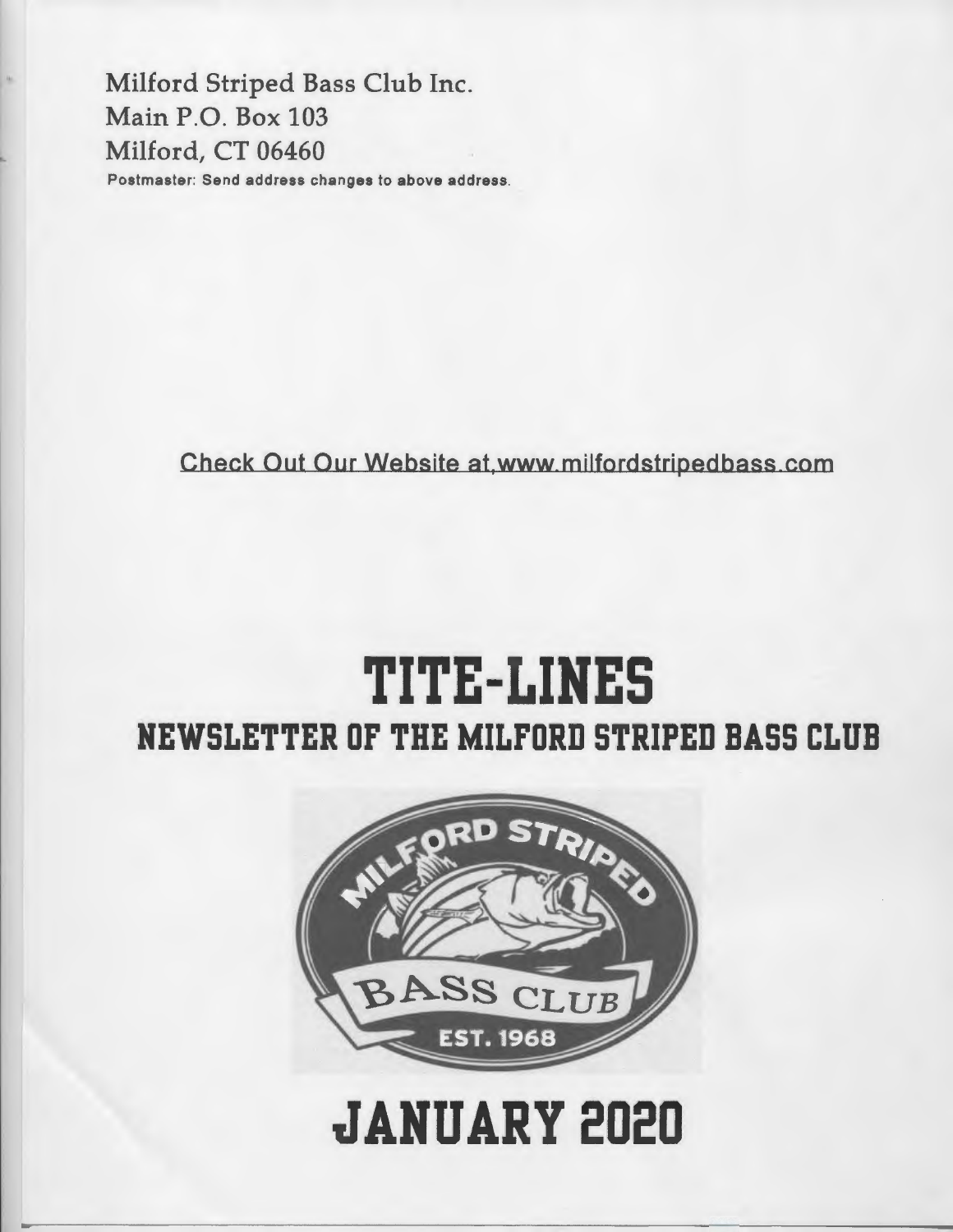### General Meeting

This month's general meeting will be held at 7:30 PM, January 29th, 2020 at the American Legion Hall, Merwin Ave., Woodmont. CT.<br>
The MSBC TITE-LINES<br> **Published 11 times a vest by the Milford Strings Ress** 

## The MSBC \_ TITE-LINES<br>Published 11 times a year by the Milford Striped Bass

Club. P.O. Box 103, Milford, CT 06460<br>All communications concerning The MSBC TITE-LINES ah communications concerning The MSBC TITE-LINES P.O. B 103, Milford, CT 06460<br>Responsibility for contents of articles, papers, abstracts, etc. published herein rests entirely on the authors. not on ~ ~ ~ the editor. INC Postmaster: Send Address change to the MSBC •

TITE-LINES, c/o MEMBERSHIP, P.O. Box 103, Milford, CT 06460 CLUB OFFICERS FOR 2013 Salmon & Halibut Fishing in Southeast Alaska

President... ... Paul G. Gluhanich 1at VP ...... Rob Warakomakl 2ndVP... John Nangie Treasurer... Rob Jadach Recording Secretary..Greg Wresilo Corresponding Secretary and Tite-Lines Editor, Harry Novak Photographer....... Vic Yanosy Fish Committee... Teddy Griangos Trout Derby... Graham Lapham, Mike LaPuglla, Jen LaLond Elected Board Members... Fred Cryssikos, Jim Prichard, Jack Wallace lnterclub ... Orahm Lapham, Mike LaPuglla

It's Your Newsletter! Remember to give Harry Novak a call if you have something to put in the "Tite-Lines".

203-261-4361 or harryn321 @charter. net I am trying to get the news letter out via e-mail and would like to get your current e-mail addresses .

#### Upcoming Events

1. MSBC General Meeting, January 29th 2020 at 7:30 PM at the American Legion Hall, Merwin Ave. Woodmont Ct.

2. lnterclub Bluefish Tournament Awards Dinner Friday, January 31st 2020 7:00 PM Vazzano's Four Seasons TACKLE CO. 337 Kenyon St. Strat., CT

3. Annual Awards Dinner Saturday, February 22nd. Location to be determined.



PO Box 662, Douglas, MA 01516 PO Box 1669. Petersburg, AK 99833 call Us@ 1-800-352-4522 Email: frank@islandpointlodge.com





25 Smith Avenue Niantic, CT 06357 Phone: (860) 739-7419 Fax: (860) 739-9208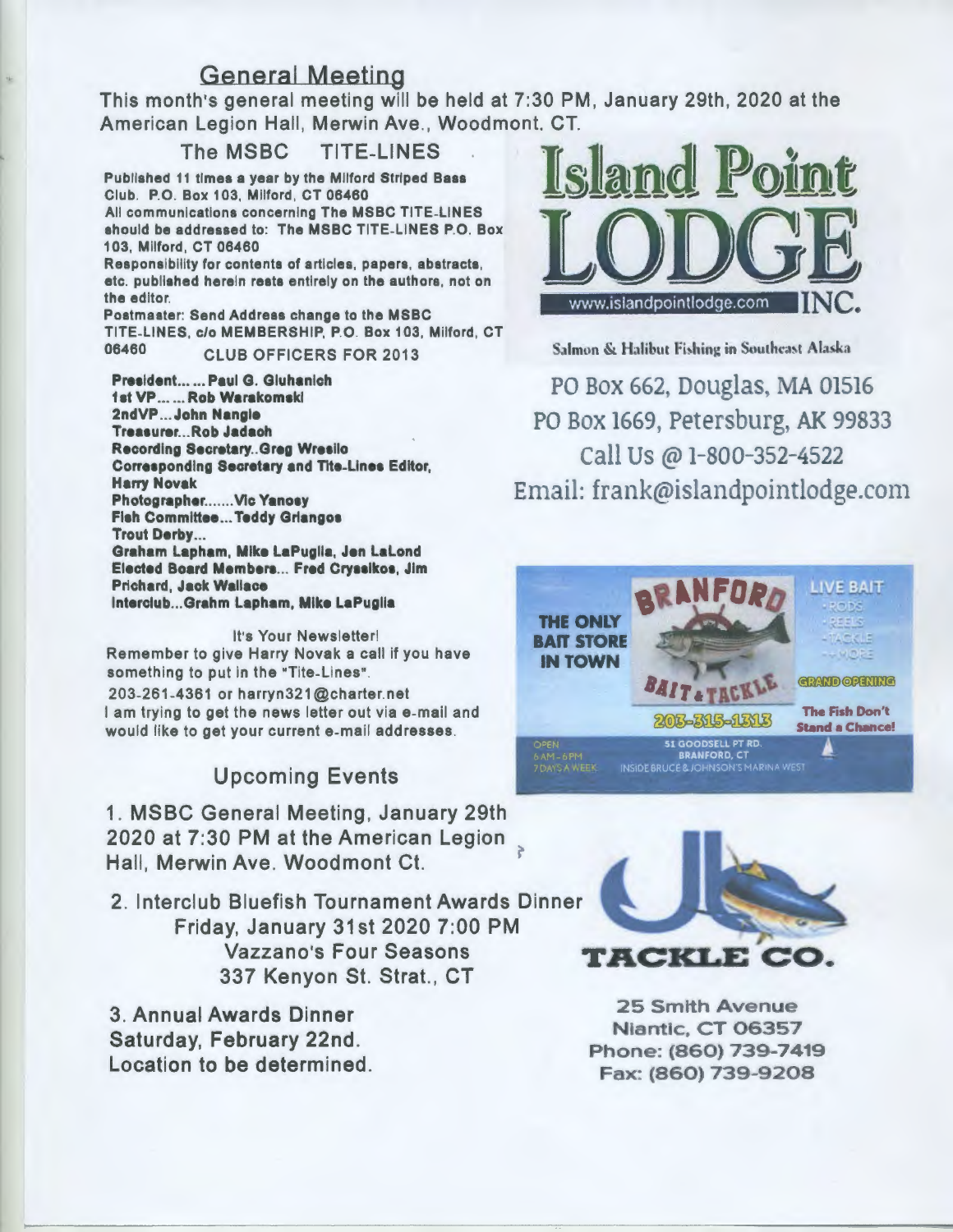## President's Letter

Happy New Year. I hope everyone had a wonderful Holiday. I would like to take this time and give a well-deserved shout out to our outgoing President Jim Pritchard for his commitment over the last six years serving as President and as an lnterclub Representative. I would also like to thank all of last years board members and committee members for their service as well.

As we head into the winter, we have a few upcoming events. First is the lnterclub Bluefish Banquet. It is being held on Friday Night January 31st. Next up will be our Annual Awards Dinner. Look's like it will be on Saturday February 22nd. Location is still to be determined but will be ironed out shortly. We are looking at around \$35.00 per head with a cash bar. There will also be an amazing raffle. We will have a sign-up sheet at our next general meeting with all the details.

Depending on the weather, I will be spearheading an Ice Fishing outing with the help of Graham Lapham. It all will revolve around the safety of the ice. There will be food, beverages and prizes for largest fish and maybe a Calcutta of some sort. Dates could be Sunday February 2nd or the following weekend. Let's hope the temps corporate.

It's not too early to start thinking about our annual tackle auction. Target date would be April 4TH. I think the format we used last year work out very well. We will sell tables on a first come first serve basis, charge a nominal entry fee and have the food truck. Jack Wallace is working on firming up the space.

At our upcoming meeting on January 29th I will be giving a demonstration on Tube n' Worm fishing. I will be showing the tackle we use as well as techniques I learned. If you haven't fished this method, I will assure you it is fun easy and productive. Best part of all it can be used any time of the day.

There are many more fun and exciting things that we will be doing as a club this year. Bowling, Fishing, Casino? Let me hear some input at our next meeting. Hope to see you all there.

Tight Linesl Paul Gluhanich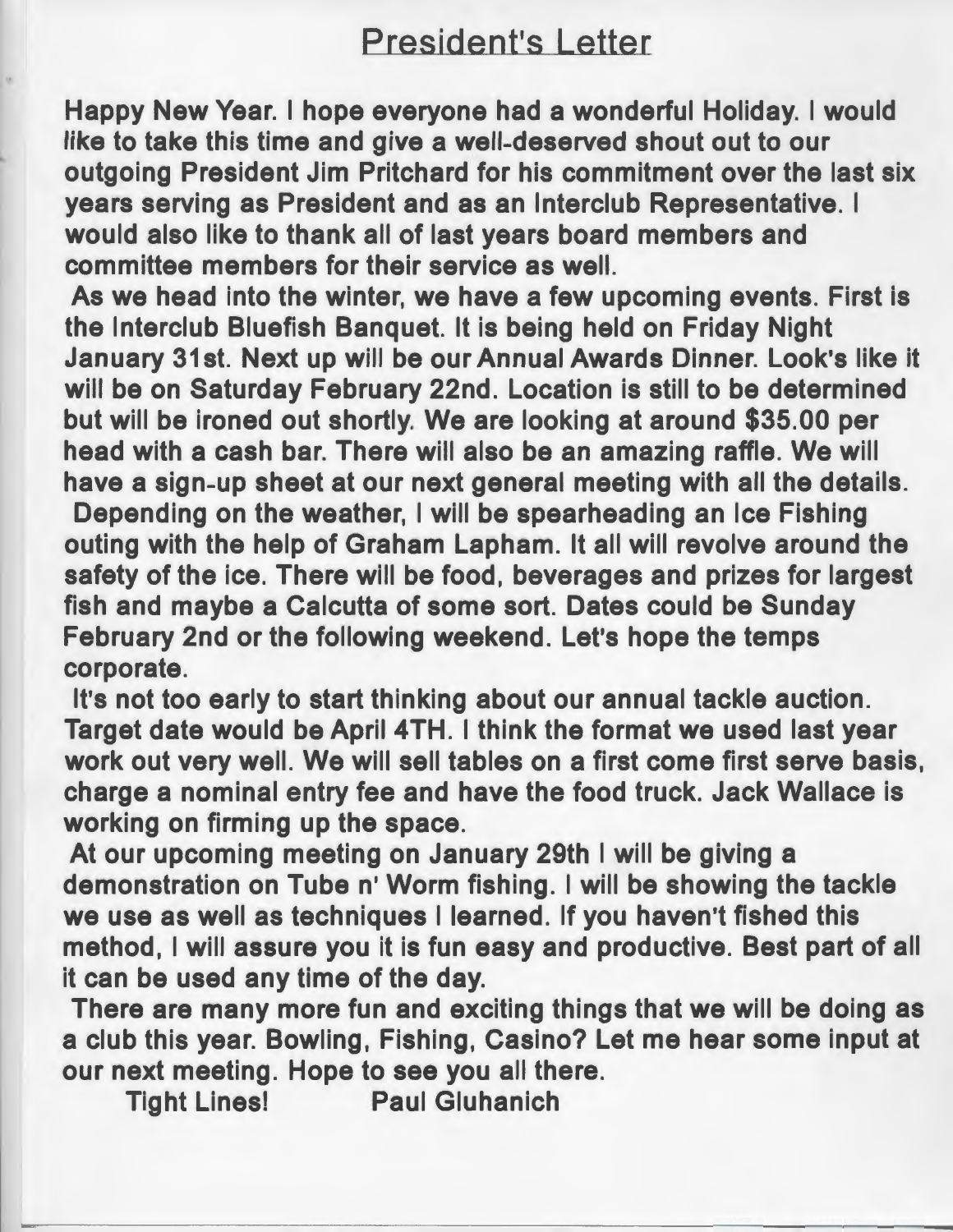

**Black Hawk II** PO Box 46 Niantic, CT 06357

860-448-3662 \*\*\*\*

800-382-2824

BlackHawkFishing@gmail.com



FROM OUR PRIVATE SILIP ON THE HOUSATONIC RIVER WATER AF

**SALT & FRESHWATER FISHING SUPPLIES** RODS . REELS . BAIT . TACKLE . ICE . LINE



SCREENRING WEBOESON BUSINESS CARS BANKERS

www.byobprintanddesign.com



#### 354 New Haven Ave Unit #5

**Victor Yanosy** Realtor. 0.203.520.5690 0.203.261.0028 F 203-452-0617 victor yanosy draveis com victoryanosy.raveis.com 945 White Plains Road Trumbull | CT 06611

CHP Certified Homeownership Profession:



RAVEIS COM



Dulin Automotive, Inc. 79 Bridgeport Ave Milford, CT 06460 203-877-8114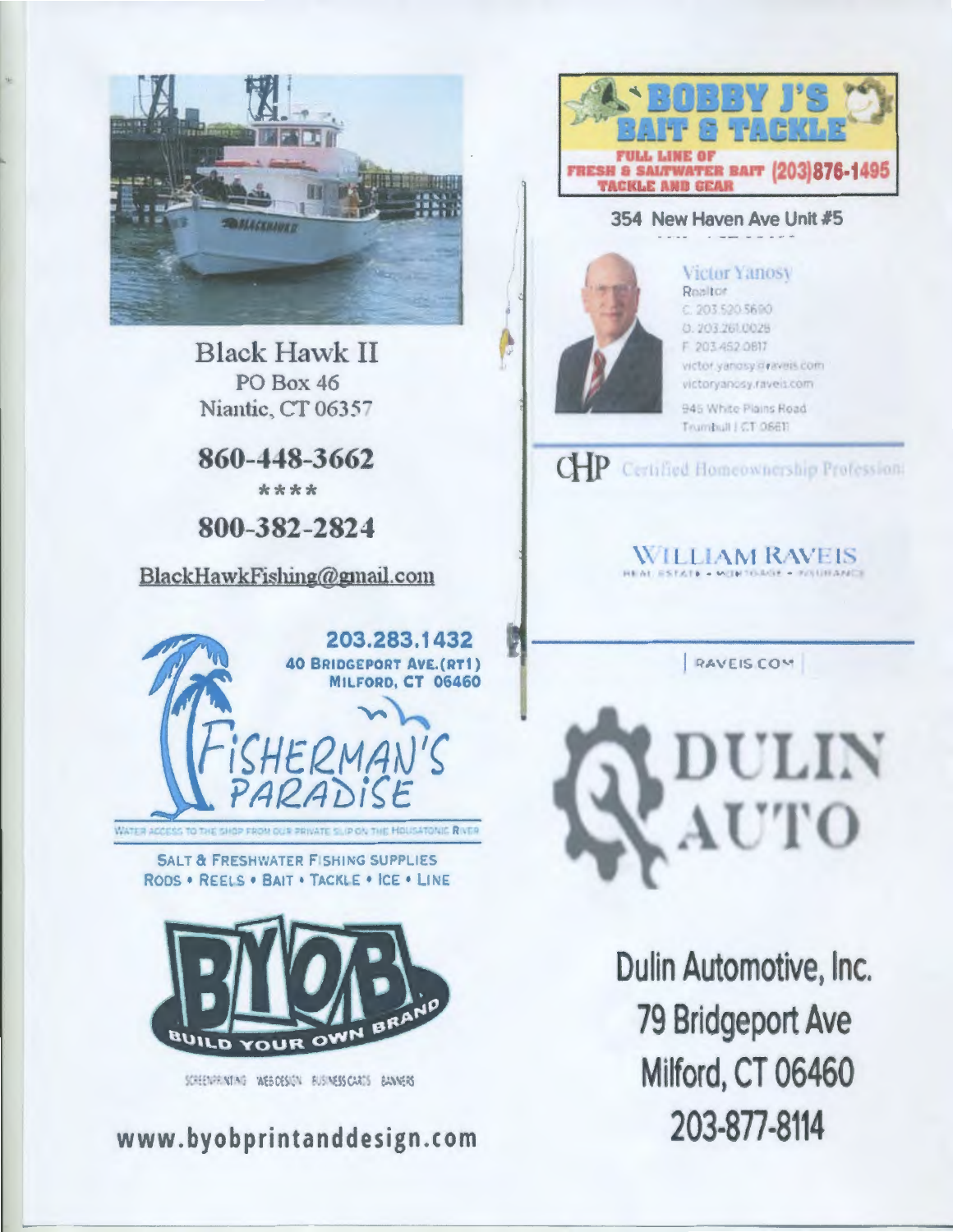